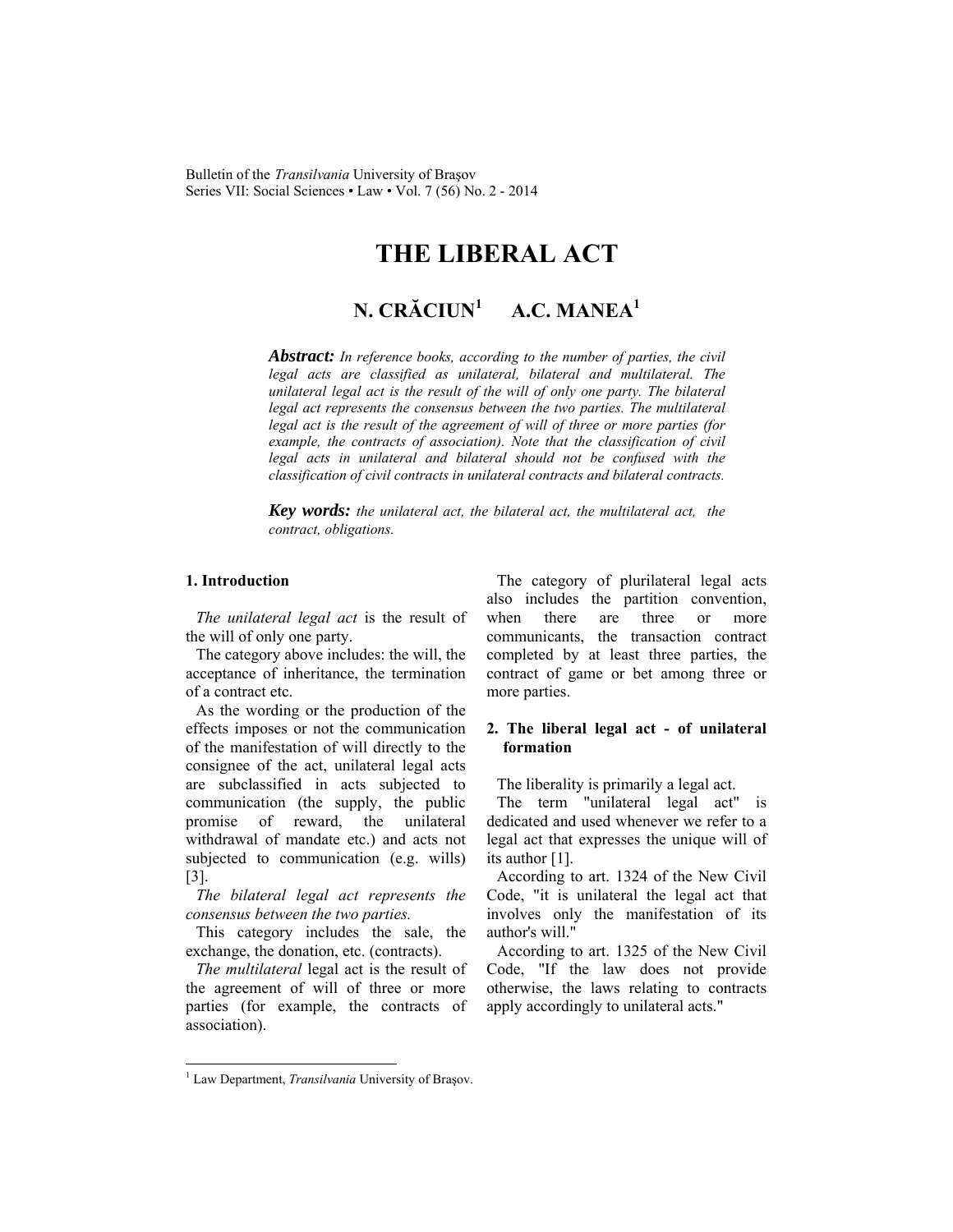It follows from the foregoing that the unilateral legal act is a manifestation of a will to produce legal effects [4].

As a result of a single legal will, the unilateral act is likely to produce legal effects in itself, not being subject to the consent of another person.

The unilateral act is likely to produce legal effects in itself, unconditioned by the consent of another person [7].

As regarding the matter of its quality of source of legal obligations that the unilateral act has, at doctrinal and jurisprudential level, two tendencies have arisen:

- first, one which considers the unilateral legal act a source of obligations only in the cases provisioned by law;

- a more recent second one, which includes the legal unilateral act in the category of sources of obligations whenever there is a firm promise which does not imply acceptance for the arising of the obligation, and also if all the conditions of validity are met simultaneously and cumulatively under the provisions of art.1179 of the Civil Code.

More recently, it was considered that the unilateral legal act falls into the category of sources of obligations whenever there is a firm promise that does not involve acceptance for the birth of the obligation.

Unlike Romanian doctrine, the French doctrine distinguishes between the legal unilateral act and the unilateral commitment, putting the two concepts in a relationship similar to that of conventioncontract [2].

Please note that, according to art. 1101 of the French Civil Code, the contract is defined as a "convention generating obligations" in relation to the unilateral commitment which is a kind of legal unilateral act [7].

In our law, the unilateral legal act is defined as "a unilateral declaration of intent issued to either generate, modify or extinguish a civil institution or in order to find acceptance" [3].

In the above context, unilateral legal acts are likely to be classified according to the need in order to produce specific effects, of an acceptance from another person in statutory unilateral acts and non-statutory unilateral acts.

It is worth adding that the classical doctrine expressed a view in the sense of the impossibility of unilateral will to generate an obligation on the promissory and in the benefit of another person.

However, in principle, the classical legal literature unilaterally rules the inability of the unilateral will to generate an obligation on the promissory and for the benefit of another person [9].

The thesis departs from the principle of the symmetry of civil legal acts, under which a legal act may be revoked or modified under the same conditions in which it was concluded [10].

The unilateral legal act has its source in the definition of the legal act in general and is based on the will of the legal subjects that seek to create certain legal effects.

According to art. 1325 of the New Civil Code, "If the law does not provide otherwise, the legal provisions of the law regarding contracts properly apply to unilateral acts."

In our view, in the theory of the civil legal act, a particular importance is given to the classification of legal actions according to their volitional nature, in events or natural facts and actions, or voluntary acts, because only in case of the latter the law gives legal relevance to the will.

It is worth pointing out that the events are those changes of the surrounding reality that occur beyond the control of the individual, but which give birth, amend or extinguish concrete legal relations under the law [12].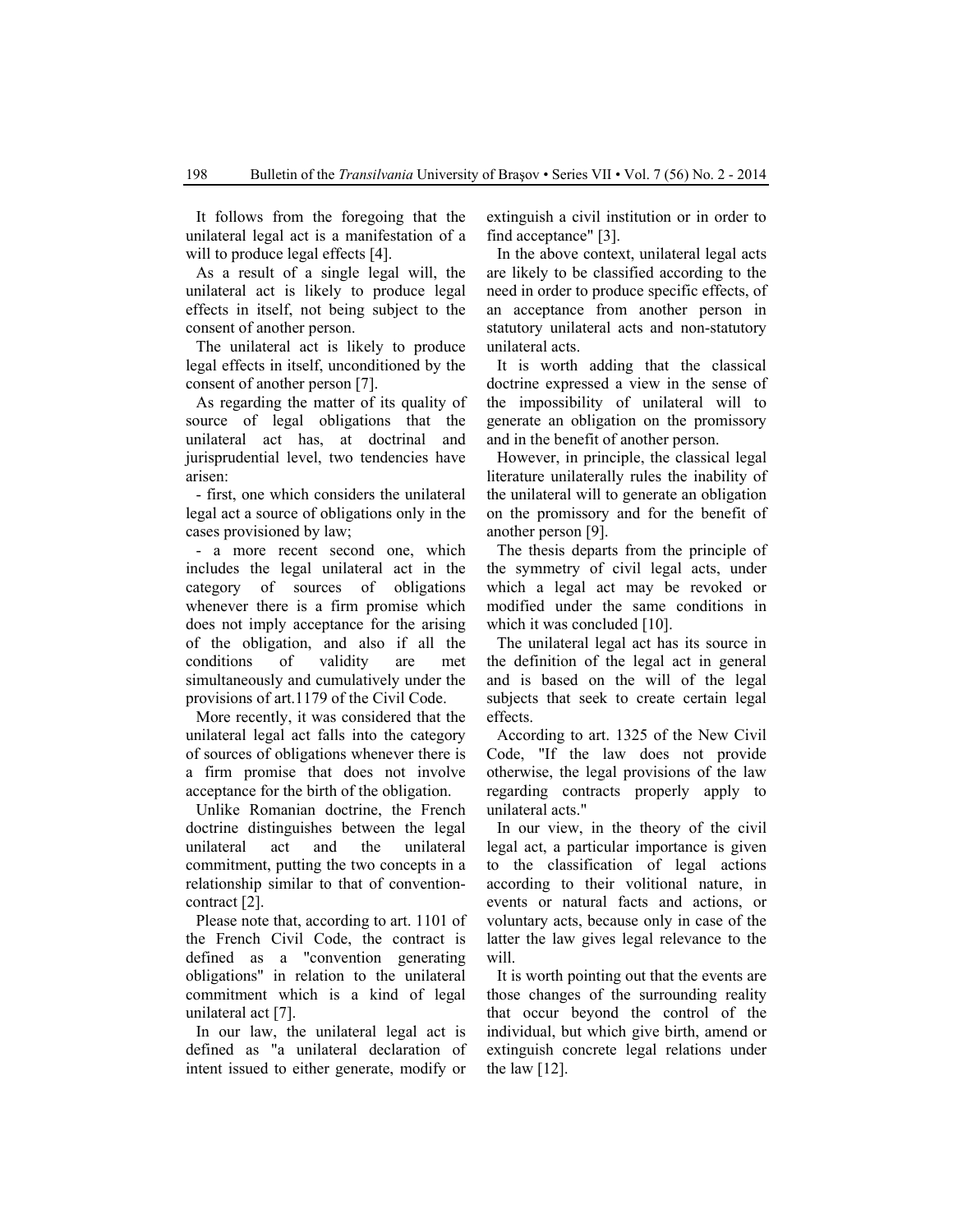For example, in the above category, the following are included: the human birth, resulting in the emergence of a new subject of law; coming of age and acquiring full legal capacity; the passage of time with the consequence of acquiring or extinguishing certain rights; catastrophes and natural disasters with legal effects associated to them.

The human actions are omissive deeds committed with or without the intention of producing legal effects, stated by the doctrine and by the concept of legal acts *stricto sensu.* 

Human actions involve a subdivision according to the licit or illicit character of the action.

Lawful acts, which do not affect law and order and social values that produce legal effect in the power of a legal rule are: business management, overpayments and unjust enrichment.

Illegal acts, offenses and quasi-offenses, although voluntary acts, do not produce legal effects in the power of their authors' will, but under the law.

The scope of civil legal acts includes actions in which the author's will occurs for the purposes of birth, modification or extinguishment of specific civil legal relations.

The volitional nature is what distinguishes the civil legal act from other legal acts committed without the intent to produce legal effects.

It is noteworthy that most of the doctrine defined the civil legal act as the manifestation of will clearly intended to produce legal effects, i.e. to give birth, modify or extinguish a specific legal relationship.

The doctrine analysed the report between the unilateral act ant the theory of potestative rights.

Thus, the exercising of the potestative

right only depends on the unilateral will of its owner, by exercising this right, will obtain new legal effects in relation to a particular new legal situation, which represents an exception from the principle *res inter alios acta, aliis neque nocere, neque prodesse potest* [6].

It turns out that the foundation of the unilateral legal act is *its volitional character.* So, the civil legal act is "the favourite instrument available to the participants in the legal circuit to achieve their subjective rights and the interests protected by law."

The unilateral act is therefore likely to produce legal effects by itself, unconditioned by the consent of another person.

More specifically, the unilateral legal act is the manifestation of a will aimed at producing legal effects.

We would also like to draw attention to the fact that the French doctrine distinguishes between the unilateral legal act and unilateral commitment by putting the two concepts in a relationship similar to that of agreement - contract.

The unilateral commitment is a kind of unilateral legal act which results in the birth of an obligation in the responsibility of its author [8].

According to art. 1326 of the New Civil Code, "the unilateral act is subjected to communication when it represents, modifies or extinguishes a right of the consignee and whenever it is required to inform the consignee, according to the nature of the act.

If the law does not provide otherwise, the communication can be done in any suitable way, according to circumstances.

The unilateral act takes effect once the communication reaches the consignee, even if s/he is not aware of it for reasons beyond her/his control. "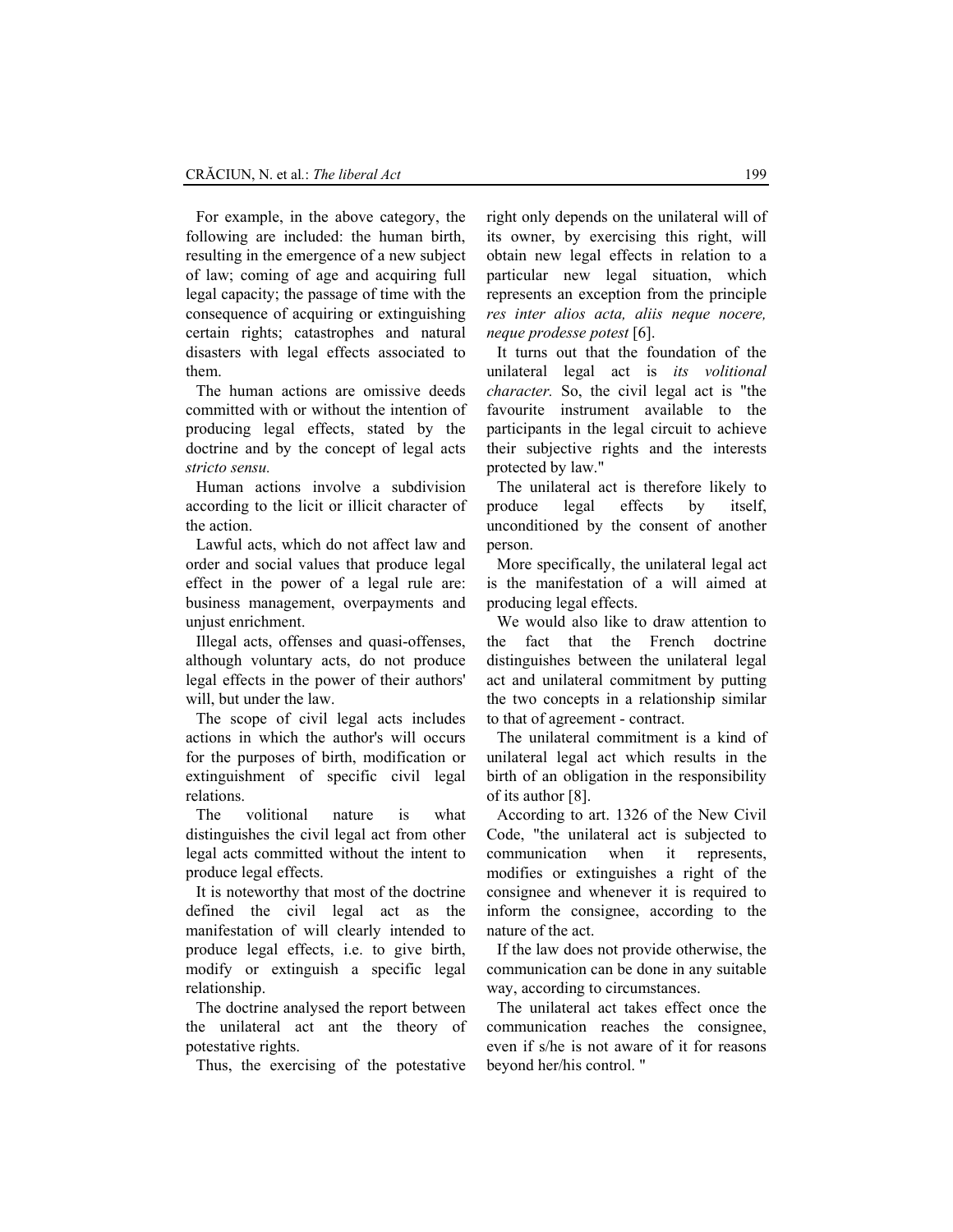#### **3. The liberal legal act - of bilateral formation**

The study of free will can not be complete without taking into account the particularities of the liberal manifestation in bilateral legal acts.

It is therefore necessary to present certain considerations regarding the implications in the matter of contracts [6].

The above are supported also because the new Civil Code has common provisions both for donation and for the will (art.984-1010).

Thus, the new Civil Code equally regulates institutions such as: the capacity in terms of liberalities (art. 987-992); trust substitutions (art. 993-1000); residual liberalities (art. 1001-1005); reviewing the conditions and obligations (art. 1006-1008) etc.

According to art. 985 of the New Civil Code, "The donation is a contract by which, with the intent to gratify, a part called donor, irrevocably rules an asset in favour of the other party, called the donee."

The contract is based on the principle of autonomy of will, according to which the contractual obligation is based solely on the will of the parties, the will which is in its turn the source and the extent of rights created and of the obligations assumed precisely by its very free and conscious manifestation.

Thus, the individual is not bound by the obligations s/he has not assumed, especially since they may be unjust, but instead is bound to perform all the obligations that she/he freely consented to [13].

Natural liberty, a fundamental attribute of any human being and her/his own will was the main source of rights and obligations, thus acknowledging the ability of the individual to be bound by her/his own will, and only to the extent desired, did not

contravene to the idea of natural freedom of the human being.

According to the concept, being free means, above all, limiting our freedom through the contracts that we sign without any constraints or external influence.

It is to be noted, however, that the freedom of contract (outlined above) should not be confused with the liberal act. In this context, the manifestation of free will is distinct and special.

The liberal contract allows for the establishment of fair and useful relationships between community members.

Likewise, any obligation imposed thus becomes unjust by disregarding the interests of the debtor (but the state only adopts a policy of providing the necessary framework to satisfy individual interests, the market forces, supply and demand, regulating the production of goods) and therefore, the contract is above the law, which plays a secondary role, a complementary one, covering only those issues which the parties had not considered.

In addition to the principles, the theory of invalidity abolishes the effects of the legal act arising from a legal will altered by vices of consent, because "the freedom of contract is the legal corollary of freedom understood as the product of conscious and free will, a social reverberation of this will" [13].

The contract will has to be *self-conscious and rational* and therefore a source of law (consent as an element of externalized will must not be corrupted and must be expressed knowingly) [5].

The altered contractual will is considered null when consent appears. The indifference regarding the reason of the contract essentially expresses that the product of autonomous will cannot be censored [9].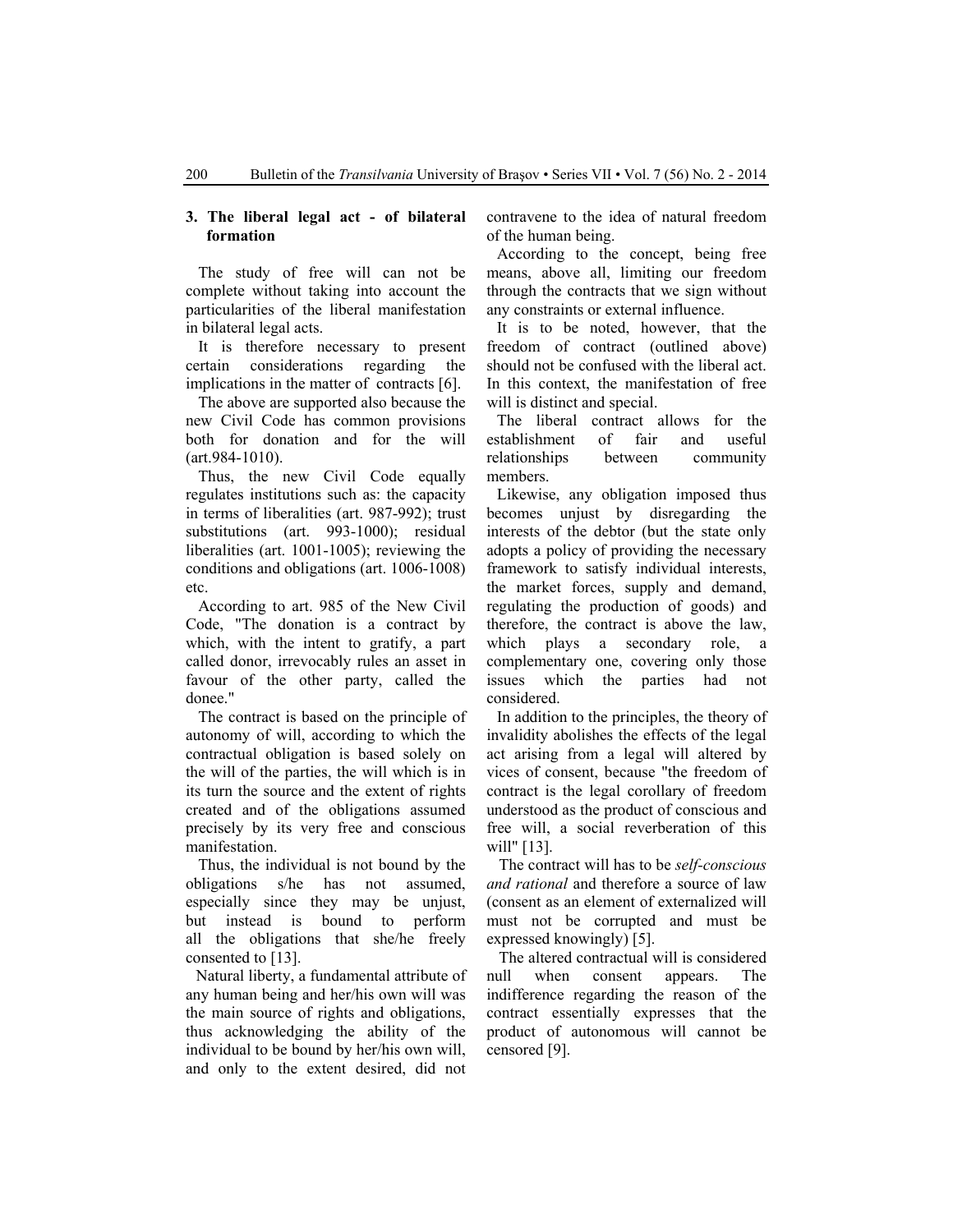We point out that the only contractual liberality known (real and recognized by the New Civil Code) is donation.

In this context we must ask a question that has troubled the minds of many law researchers: does the legacy contained in a will mean *manifestation of liberal will or substitution of individual (objectively imposed)?* [7].

# **4. Liberties in the common provisions of the New Civil Code**

According to art. 984 para. 1 civ. C, the liberality is the legal act whereby a person freely disposes of her/his assets, in whole or in part, in favour of another person.

Liberalities can be done only by donation or by legacy comprised in the will.

*The donation* is a contract by which, with the intent to gratify a party, called the donor, irrevocably disposes of an asset in favour of the other party called the donee (art. 984 para.1 C. civ.).

*The legacy is the testamentary disposition whereby the testator stipulates that at her/his death, one or more legatees are to acquire her/his whole patrimony, a fraction of it, or certain specific assets (art. 984 para.*1 C. civ.).

Any person can make and receive liberalities, in abidance to the rules on capacity (art. 987 para.1 C. civ.).

The condition for the ability to dispose through liberalities must be fulfilled when the ruler expresses her/his consent.

The condition for being able to receive a donation must be met at the date when the donee accepts the donation.

The condition for being able to receive a legacy must be fulfilled when opening the testator's inheritance.

One who lacks legal capacity or with limited legal capacity cannot dispose of her/his property by donation, except for the cases provisioned by law (article 988 para. 1 C. civ.).

Under relative nullity, even after obtaining full legal competence, the person cannot benefit through liberalities in favour of the one who acted as his/her representative or legal guardian, before having received from the guardianship court the discharge for his/her administration. An exception is when the representative or, as the case may be, the legal guardian is the ruler's ascendant.

Under the penalty of nullity, the ruler must determine the beneficiary of the liberality or at least to provide the criteria according to which the respective beneficiary can be determined at the date when the liberality produces legal effect (art. 989 para.1 C. civ.).

The person who does not exist at the date when the liberality comes into being can benefit from a liberality if it is made in favour of a capable person, with the task for the latter that the beneficiary should transmit the object of liberality to the client as soon as possible.

Under the penalty of nullity, the ruler cannot give a third party the right to assign the beneficiary of the liberality to establish its objectives.

However, the allocation of the assets transferred by legacy to certain people appointed by the testator can be left at the discretion of a third party.

The liberality made to a person appointed by the ruler is valid, with a task in favour of another person chosen either by the gratified, or by a third party, in its turn, also appointed by the ruler.

The liberalities made to doctors, pharmacists or other people in the period in which, directly or indirectly, they had given the ruler special treatment for a disease which was the cause of death are cancellable (art. 990 para. 1 C. civ.).

Notwithstanding with the above provisions:

a) the liberalities made to the husband, to direct relatives or privileged collaterals;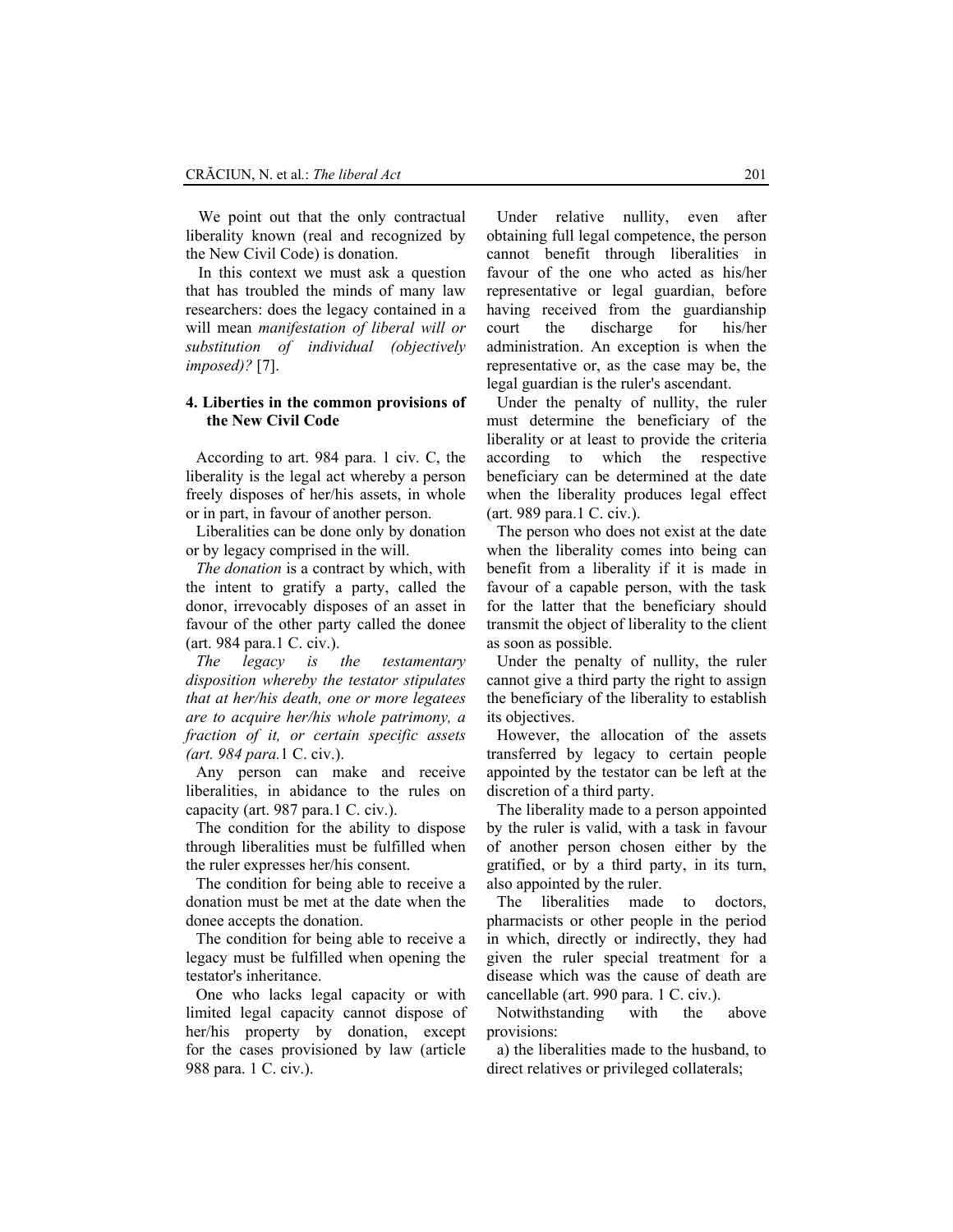b) the liberalities made to other relatives up to the fourth degree included, if at the time of the liberality, the ruler had no spouse and no direct relatives or privileged collaterals.

The above provisions shall also apply with respect to priests or other religious people, who had assisted the ruler during the illness that was the cause of death.

If the ruler dies from the disease, the limitation of the right to action for annulment runs from the date on which the heirs become aware of the liberality.

If the ruler's health is restored, the legacy becomes valid again, and the action for annulment of the donation may be brought within three years from the date on which the ruler got well.

According to art. 991 of the Civil Code., the legacies concluded in favour of the following are cancellable:

a) the notary public who certified the will;

b) the interpreter who attended the authentication of the will;

c) witnesses (in the cases provisioned by law);

d) inquiry agents (where required by law);

e) the people who have provided legal assistance in drafting the will.

Nullity applies to the liberalities disguised under the form of a contract for consideration or made to an interlocutor (art. 992 para. 1 C. civ.).

Until proven otherwise, the ascendants, the descendants and the person's spouse incapable of receiving liberalities are presumed to be intermediaries, as well as the ascendants and descendants of this person's spouse (art. 992 para.2 C. civ.).

*Successional substitution*. The provision whereby a person called appointee is instructed to manage the property or assets that are the subject of the liberality and transmit them to a third party, called substitute, appointed by the ruler, produces effects only if provisioned by law (article.993 of the Civil Code).

*Trust substitution.* A liberality may be encumbered by a task consisting in the obligation of the appointee, donee or legatee to manage the property representing the object of the liberality and to leave it upon her/his death, to the substitute appointed by the ruler (art. 994 para.1 C. civ.).

The provisions of the present Code related to trust apply properly to the appointee.

The inabilities to rule are assessed in relation to the ruler and those to receive, in relation to the substituted and the appointee.

The encumbrance only has effect on assets that were the subject of the liberality and which, at the date of the appointee's death, can be identified and are in his/her heritage. (art. 995 para. 1 C. civ.).

When the liberality covers securities, the encumbrance produces effects on the securities they replace.

If the object of the liberality is related to rights subjected to advertising formalities, the encumbrance must be subjected to the same formalities.

In case of buildings, the encumbrance is subject to being marked in the Real Estate Register.

The substitute's rights enter into force at the appointee's death. (Art. 996 para. 1 c. Civ.).

The substituted person acquires the assets that represent the subject of the liberality as an effect of the ruler's will.

The substituted person cannot, in turn, be subject to the obligation to administer and to the conveyance of assets.

In order to execute the task, the ruler may require the appointee to establish a lien and to conclude an insurance contract (article.997 of the Civil Code.).

If the appointee is the ruler's forced heir, the encumbrance cannot violate his/her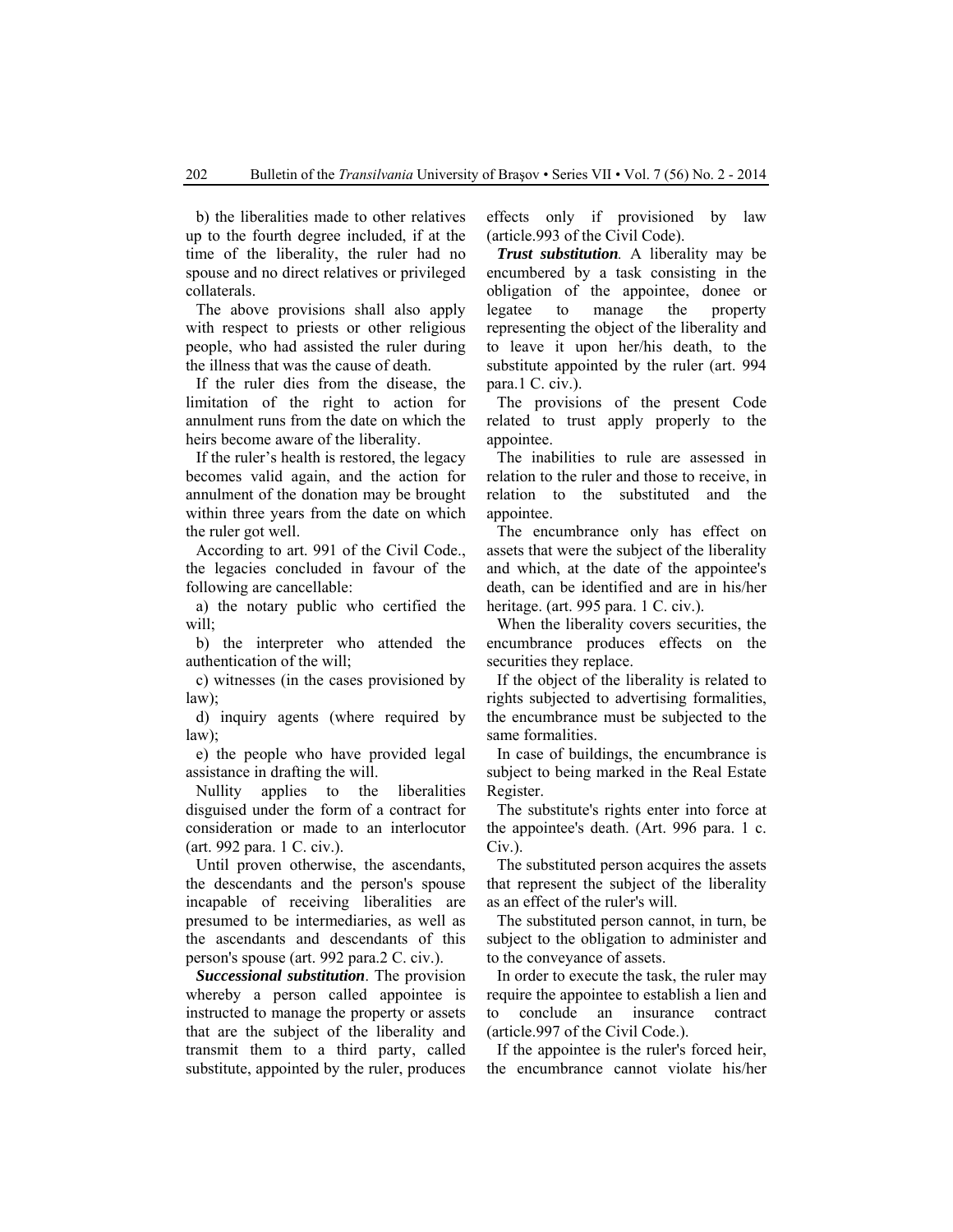successional reserve. (Art.998 of the Civil Code).

The offer of donation made to the substituted may be accepted by them after the ruler's death (art. 999 of the Civil Code.).

When the substituted dies before the appointee or waives on the benefit of the liberality, the asset returns to the appointee unless it is provided that the property should be taken by the substitute's heirs or a second substitute is appointed (art. 1000 par.1 C. civ.).

The ruler may stipulate that the substituted be gratified with what remains upon the death of the appointee, from the donations or bequests made in favour of the latter (art. 1001 of the Civil Code.).

The residual liberality does not prevent the appointee from concluding an act for consideration or retaining the assets or the amounts obtained after its conclusion (art. 1002 of the Civil Code).

The appointee may not dispose by will of the goods that were the subject of a residual liberality (art. 1003 par. 1 C. civ.).

The ruler may prohibit the appointee dispose of the assets by donation. However, when being the appointee's forced heir, the appointee keeps the right to dispose by acts *inter vivos* or upon death of the assets that were the subject of donations charged against her/his forced heir ship.

The appointee need not be held liable to the ruler or his/her heirs (article. 1,001 par. 1 C. civ.).

The corresponding provisions above apply to residual liberalities (Art. 1,001 par. 1 C. civ.).

*Revisiting conditions and tasks.* If, due to unpredictable situations, not attributable to the beneficiary, which occur regarding the acceptance of the liberality, meeting the requirements or completing the tasks affecting the liberality becomes extremely difficult or overly onerous for the beneficiary, s/he may require the revision of tasks or conditions (art.1006 of the Civil Code).

Respecting the ruler's will, as much as possible, the court to with the motion for revision is submitted, can make quantitative or qualitative changes in the conditions or tasks affecting the liberality or to group them with similar ones from other liberalities (art. 1007 par.1 C. civ.).

The court may authorize partial or total alienation of the object of the liberality, may set a price to be applied for purposes consistent with the ruler's will, as well as any other measures to maintain, as much as possible, the destination intended by them (art. 1,001 par.1 C. civ.).

If the reasons which prompted the revision of the conditions or tasks are no longer valid, the interested party may request for the removal of the revision's effects in the future (art.1008 of the Civil Code.).

Clauses deemed unwritten. It is deemed unwritten the clause that under the sanction of dissolution of the liberality or of returning its object, the beneficiary shall not challenge the validity of an inalienability clause nor seek a review of the conditions or tasks (art. 1009 par.1 C. civ.).

It is also deemed unwritten the testamentary disposition which provides disinheritance as a sanction for the breach of the obligations set out above or for contesting the provisions of the will that affect the rights of forced heirs or are contrary to public order or morality.

The confirmation of a liberality by the ruler's universal heirs or those with a universal title brings about the renunciation to the right to oppose the formal flaws or any other grounds for invalidity, without this waiver prejudicing the third parties' rights (art.1010 C. civ.) [11].